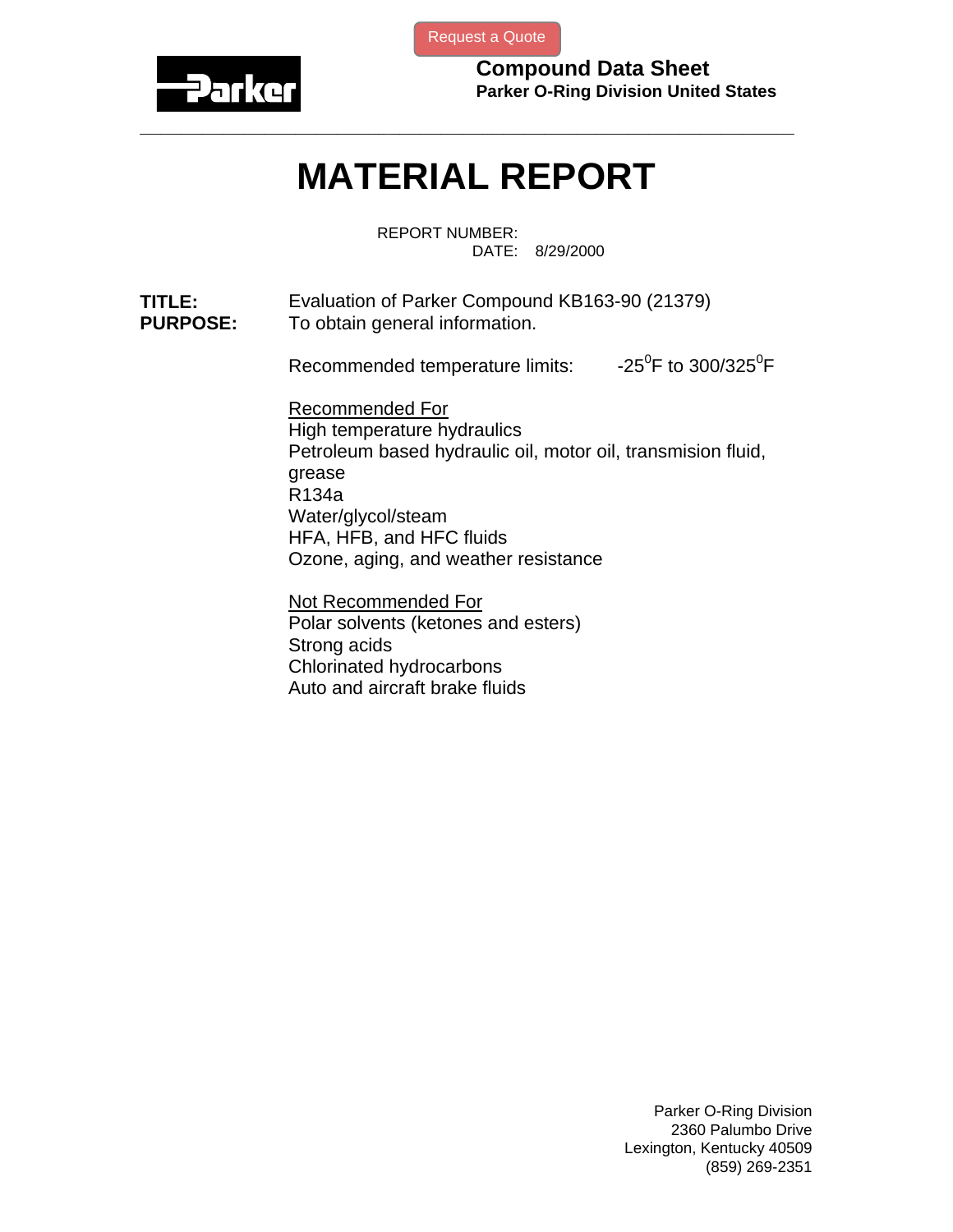



**Compound Data Sheet Parker O-Ring Division United States** 

## **REPORT DATA**

**\_\_\_\_\_\_\_\_\_\_\_\_\_\_\_\_\_\_\_\_\_\_\_\_\_\_\_\_\_\_\_\_\_\_\_\_\_\_\_\_\_\_\_\_\_\_\_\_\_\_\_\_\_\_\_\_\_\_\_\_\_\_\_** 

| <b>ASTM D412, D2240</b><br>Hardness, Shore A, pts.<br>88<br>Tensile Strength, psi<br>3219<br>Ultimate Elongation, %<br>107<br>Modulus @ 50%, psi<br>1552<br><b>Compression Set, ASTM D395 Method B</b><br>(70 hrs. @ 302ºF)<br>Percent of Original Deflection (0.070 in C/S o-ring)<br>46<br>Percent of Original Deflection (0.103 in C/S o-ring)<br>42<br>Percent of Original Deflection (0.139 in C/S o-ring)<br>32<br>Percent of Original Deflection (0.210 in C/S o-ring)<br>23<br>Percent of Original Deflection (0.275 in C/S o-ring)<br>19<br>Percent of Original Deflection (plied)<br>22<br><b>Compression Set, ASTM D395 Method B</b><br>(1000 hrs. @ 121ºF)<br>Percent of Original Deflection (0.070 in C/S o-ring)<br>72<br>Percent of Original Deflection (0.103 in C/S o-ring)<br>73<br>Percent of Original Deflection (0.139 in C/S o-ring)<br>73<br>Percent of Original Deflection (0.210 in C/S o-ring)<br>61<br>Percent of Original Deflection (0.275 in C/S o-ring)<br>48<br>Dry Heat Resistance, ASTM D573<br>(70 hrs. @ 302ºF)<br>Hardness Change, pts.<br>+3<br>Tensile Change, %<br>$+22$<br>$-14$<br>Elongation Change, %<br><b>Fluid Immersion, ASTM D471</b><br>ASTM #1 Oil, (70 hrs. @ 302ºF)<br>Hardness Change, pts.<br>$+2$<br>Tensile Change, %<br>$+29$<br>Elongation Change, %<br>0<br>Volume Change, %<br>$-2$<br>Fluid Immersion, ASTM D471<br>IRM 903 Oil, (70 hrs. @ 302°F)<br>Hardness Change, pts.<br>-7<br>Tensile Change, %<br>$+15$<br>Elongation Change, %<br>+3<br>Volume Change, %<br>+୪<br>Fluid Immersion, ASTM D471 Test<br>15W-40 Diesel Engine Oil, (1000 hrs. @ 257ºF) Results<br>Hardness Change, pts.<br>+3<br>Tensile Change, %<br>$+13$<br>Elongation Change, %<br>$-28$<br>Volume Change, %<br>+1 | <b>Original Physical Properties,</b> | Test<br><b>Results</b> |
|-----------------------------------------------------------------------------------------------------------------------------------------------------------------------------------------------------------------------------------------------------------------------------------------------------------------------------------------------------------------------------------------------------------------------------------------------------------------------------------------------------------------------------------------------------------------------------------------------------------------------------------------------------------------------------------------------------------------------------------------------------------------------------------------------------------------------------------------------------------------------------------------------------------------------------------------------------------------------------------------------------------------------------------------------------------------------------------------------------------------------------------------------------------------------------------------------------------------------------------------------------------------------------------------------------------------------------------------------------------------------------------------------------------------------------------------------------------------------------------------------------------------------------------------------------------------------------------------------------------------------------------------------------------------------------------------------------------------------------------------------------------|--------------------------------------|------------------------|
|                                                                                                                                                                                                                                                                                                                                                                                                                                                                                                                                                                                                                                                                                                                                                                                                                                                                                                                                                                                                                                                                                                                                                                                                                                                                                                                                                                                                                                                                                                                                                                                                                                                                                                                                                           |                                      |                        |
|                                                                                                                                                                                                                                                                                                                                                                                                                                                                                                                                                                                                                                                                                                                                                                                                                                                                                                                                                                                                                                                                                                                                                                                                                                                                                                                                                                                                                                                                                                                                                                                                                                                                                                                                                           |                                      |                        |
|                                                                                                                                                                                                                                                                                                                                                                                                                                                                                                                                                                                                                                                                                                                                                                                                                                                                                                                                                                                                                                                                                                                                                                                                                                                                                                                                                                                                                                                                                                                                                                                                                                                                                                                                                           |                                      |                        |
|                                                                                                                                                                                                                                                                                                                                                                                                                                                                                                                                                                                                                                                                                                                                                                                                                                                                                                                                                                                                                                                                                                                                                                                                                                                                                                                                                                                                                                                                                                                                                                                                                                                                                                                                                           |                                      |                        |
|                                                                                                                                                                                                                                                                                                                                                                                                                                                                                                                                                                                                                                                                                                                                                                                                                                                                                                                                                                                                                                                                                                                                                                                                                                                                                                                                                                                                                                                                                                                                                                                                                                                                                                                                                           |                                      |                        |
|                                                                                                                                                                                                                                                                                                                                                                                                                                                                                                                                                                                                                                                                                                                                                                                                                                                                                                                                                                                                                                                                                                                                                                                                                                                                                                                                                                                                                                                                                                                                                                                                                                                                                                                                                           |                                      |                        |
|                                                                                                                                                                                                                                                                                                                                                                                                                                                                                                                                                                                                                                                                                                                                                                                                                                                                                                                                                                                                                                                                                                                                                                                                                                                                                                                                                                                                                                                                                                                                                                                                                                                                                                                                                           |                                      |                        |
|                                                                                                                                                                                                                                                                                                                                                                                                                                                                                                                                                                                                                                                                                                                                                                                                                                                                                                                                                                                                                                                                                                                                                                                                                                                                                                                                                                                                                                                                                                                                                                                                                                                                                                                                                           |                                      |                        |
|                                                                                                                                                                                                                                                                                                                                                                                                                                                                                                                                                                                                                                                                                                                                                                                                                                                                                                                                                                                                                                                                                                                                                                                                                                                                                                                                                                                                                                                                                                                                                                                                                                                                                                                                                           |                                      |                        |
|                                                                                                                                                                                                                                                                                                                                                                                                                                                                                                                                                                                                                                                                                                                                                                                                                                                                                                                                                                                                                                                                                                                                                                                                                                                                                                                                                                                                                                                                                                                                                                                                                                                                                                                                                           |                                      |                        |
|                                                                                                                                                                                                                                                                                                                                                                                                                                                                                                                                                                                                                                                                                                                                                                                                                                                                                                                                                                                                                                                                                                                                                                                                                                                                                                                                                                                                                                                                                                                                                                                                                                                                                                                                                           |                                      |                        |
|                                                                                                                                                                                                                                                                                                                                                                                                                                                                                                                                                                                                                                                                                                                                                                                                                                                                                                                                                                                                                                                                                                                                                                                                                                                                                                                                                                                                                                                                                                                                                                                                                                                                                                                                                           |                                      |                        |
|                                                                                                                                                                                                                                                                                                                                                                                                                                                                                                                                                                                                                                                                                                                                                                                                                                                                                                                                                                                                                                                                                                                                                                                                                                                                                                                                                                                                                                                                                                                                                                                                                                                                                                                                                           |                                      |                        |
|                                                                                                                                                                                                                                                                                                                                                                                                                                                                                                                                                                                                                                                                                                                                                                                                                                                                                                                                                                                                                                                                                                                                                                                                                                                                                                                                                                                                                                                                                                                                                                                                                                                                                                                                                           |                                      |                        |
|                                                                                                                                                                                                                                                                                                                                                                                                                                                                                                                                                                                                                                                                                                                                                                                                                                                                                                                                                                                                                                                                                                                                                                                                                                                                                                                                                                                                                                                                                                                                                                                                                                                                                                                                                           |                                      |                        |
|                                                                                                                                                                                                                                                                                                                                                                                                                                                                                                                                                                                                                                                                                                                                                                                                                                                                                                                                                                                                                                                                                                                                                                                                                                                                                                                                                                                                                                                                                                                                                                                                                                                                                                                                                           |                                      |                        |
|                                                                                                                                                                                                                                                                                                                                                                                                                                                                                                                                                                                                                                                                                                                                                                                                                                                                                                                                                                                                                                                                                                                                                                                                                                                                                                                                                                                                                                                                                                                                                                                                                                                                                                                                                           |                                      |                        |
|                                                                                                                                                                                                                                                                                                                                                                                                                                                                                                                                                                                                                                                                                                                                                                                                                                                                                                                                                                                                                                                                                                                                                                                                                                                                                                                                                                                                                                                                                                                                                                                                                                                                                                                                                           |                                      |                        |
|                                                                                                                                                                                                                                                                                                                                                                                                                                                                                                                                                                                                                                                                                                                                                                                                                                                                                                                                                                                                                                                                                                                                                                                                                                                                                                                                                                                                                                                                                                                                                                                                                                                                                                                                                           |                                      |                        |
|                                                                                                                                                                                                                                                                                                                                                                                                                                                                                                                                                                                                                                                                                                                                                                                                                                                                                                                                                                                                                                                                                                                                                                                                                                                                                                                                                                                                                                                                                                                                                                                                                                                                                                                                                           |                                      |                        |
|                                                                                                                                                                                                                                                                                                                                                                                                                                                                                                                                                                                                                                                                                                                                                                                                                                                                                                                                                                                                                                                                                                                                                                                                                                                                                                                                                                                                                                                                                                                                                                                                                                                                                                                                                           |                                      |                        |
|                                                                                                                                                                                                                                                                                                                                                                                                                                                                                                                                                                                                                                                                                                                                                                                                                                                                                                                                                                                                                                                                                                                                                                                                                                                                                                                                                                                                                                                                                                                                                                                                                                                                                                                                                           |                                      |                        |
|                                                                                                                                                                                                                                                                                                                                                                                                                                                                                                                                                                                                                                                                                                                                                                                                                                                                                                                                                                                                                                                                                                                                                                                                                                                                                                                                                                                                                                                                                                                                                                                                                                                                                                                                                           |                                      |                        |
|                                                                                                                                                                                                                                                                                                                                                                                                                                                                                                                                                                                                                                                                                                                                                                                                                                                                                                                                                                                                                                                                                                                                                                                                                                                                                                                                                                                                                                                                                                                                                                                                                                                                                                                                                           |                                      |                        |
|                                                                                                                                                                                                                                                                                                                                                                                                                                                                                                                                                                                                                                                                                                                                                                                                                                                                                                                                                                                                                                                                                                                                                                                                                                                                                                                                                                                                                                                                                                                                                                                                                                                                                                                                                           |                                      |                        |
|                                                                                                                                                                                                                                                                                                                                                                                                                                                                                                                                                                                                                                                                                                                                                                                                                                                                                                                                                                                                                                                                                                                                                                                                                                                                                                                                                                                                                                                                                                                                                                                                                                                                                                                                                           |                                      |                        |
|                                                                                                                                                                                                                                                                                                                                                                                                                                                                                                                                                                                                                                                                                                                                                                                                                                                                                                                                                                                                                                                                                                                                                                                                                                                                                                                                                                                                                                                                                                                                                                                                                                                                                                                                                           |                                      |                        |
|                                                                                                                                                                                                                                                                                                                                                                                                                                                                                                                                                                                                                                                                                                                                                                                                                                                                                                                                                                                                                                                                                                                                                                                                                                                                                                                                                                                                                                                                                                                                                                                                                                                                                                                                                           |                                      |                        |
|                                                                                                                                                                                                                                                                                                                                                                                                                                                                                                                                                                                                                                                                                                                                                                                                                                                                                                                                                                                                                                                                                                                                                                                                                                                                                                                                                                                                                                                                                                                                                                                                                                                                                                                                                           |                                      |                        |
|                                                                                                                                                                                                                                                                                                                                                                                                                                                                                                                                                                                                                                                                                                                                                                                                                                                                                                                                                                                                                                                                                                                                                                                                                                                                                                                                                                                                                                                                                                                                                                                                                                                                                                                                                           |                                      |                        |
|                                                                                                                                                                                                                                                                                                                                                                                                                                                                                                                                                                                                                                                                                                                                                                                                                                                                                                                                                                                                                                                                                                                                                                                                                                                                                                                                                                                                                                                                                                                                                                                                                                                                                                                                                           |                                      |                        |
|                                                                                                                                                                                                                                                                                                                                                                                                                                                                                                                                                                                                                                                                                                                                                                                                                                                                                                                                                                                                                                                                                                                                                                                                                                                                                                                                                                                                                                                                                                                                                                                                                                                                                                                                                           |                                      |                        |
|                                                                                                                                                                                                                                                                                                                                                                                                                                                                                                                                                                                                                                                                                                                                                                                                                                                                                                                                                                                                                                                                                                                                                                                                                                                                                                                                                                                                                                                                                                                                                                                                                                                                                                                                                           |                                      |                        |
|                                                                                                                                                                                                                                                                                                                                                                                                                                                                                                                                                                                                                                                                                                                                                                                                                                                                                                                                                                                                                                                                                                                                                                                                                                                                                                                                                                                                                                                                                                                                                                                                                                                                                                                                                           |                                      |                        |
|                                                                                                                                                                                                                                                                                                                                                                                                                                                                                                                                                                                                                                                                                                                                                                                                                                                                                                                                                                                                                                                                                                                                                                                                                                                                                                                                                                                                                                                                                                                                                                                                                                                                                                                                                           |                                      |                        |
|                                                                                                                                                                                                                                                                                                                                                                                                                                                                                                                                                                                                                                                                                                                                                                                                                                                                                                                                                                                                                                                                                                                                                                                                                                                                                                                                                                                                                                                                                                                                                                                                                                                                                                                                                           |                                      |                        |
|                                                                                                                                                                                                                                                                                                                                                                                                                                                                                                                                                                                                                                                                                                                                                                                                                                                                                                                                                                                                                                                                                                                                                                                                                                                                                                                                                                                                                                                                                                                                                                                                                                                                                                                                                           |                                      |                        |
|                                                                                                                                                                                                                                                                                                                                                                                                                                                                                                                                                                                                                                                                                                                                                                                                                                                                                                                                                                                                                                                                                                                                                                                                                                                                                                                                                                                                                                                                                                                                                                                                                                                                                                                                                           |                                      |                        |
|                                                                                                                                                                                                                                                                                                                                                                                                                                                                                                                                                                                                                                                                                                                                                                                                                                                                                                                                                                                                                                                                                                                                                                                                                                                                                                                                                                                                                                                                                                                                                                                                                                                                                                                                                           |                                      |                        |

Parker O-Ring Division 2360 Palumbo Drive Lexington, Kentucky 40509 (859) 269-2351